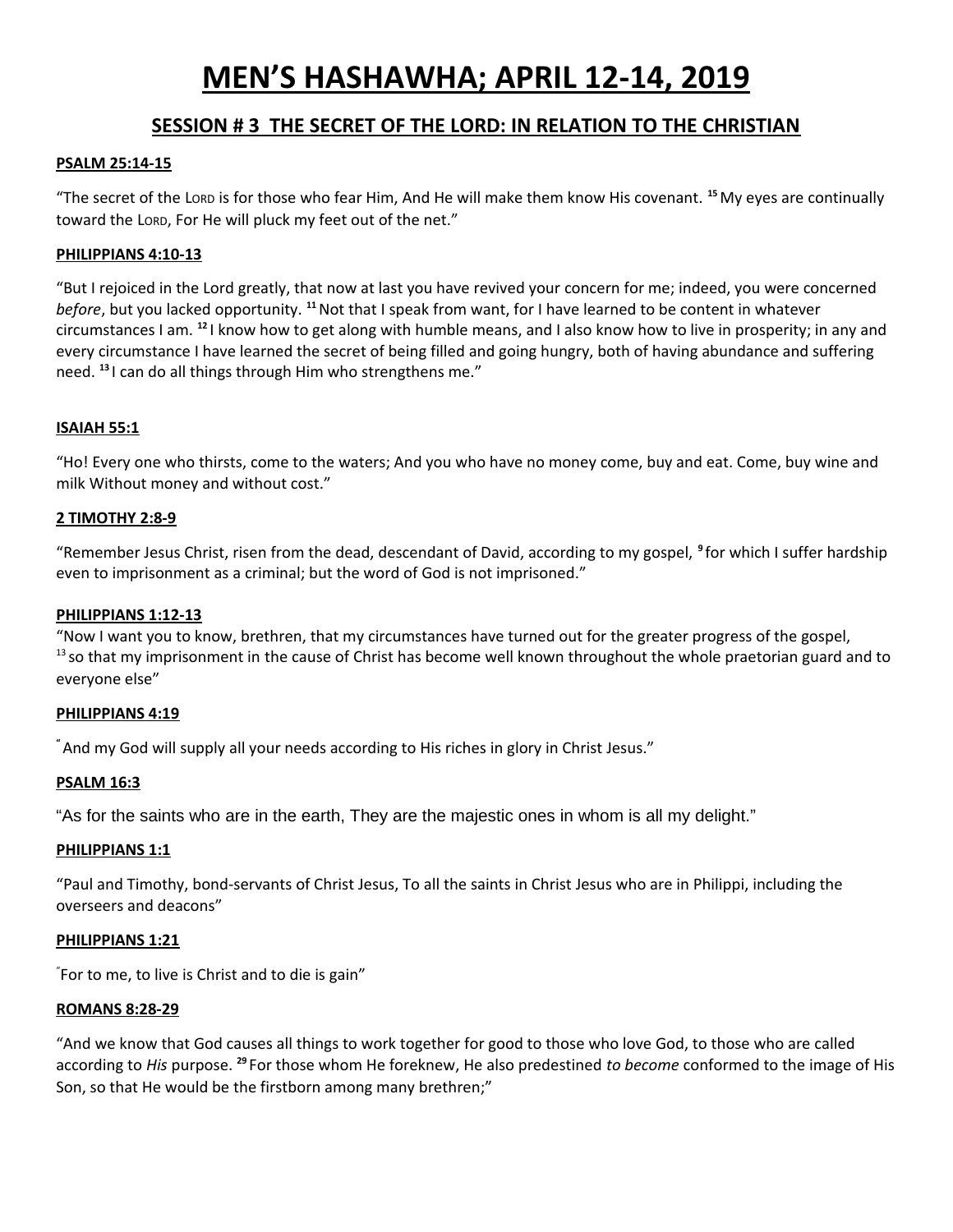## **PHILIPPIANS 1:3-7**

"I thank my God in all my remembrance of you, <sup>4</sup> always offering prayer with joy in my every prayer for you all, <sup>5</sup> in view of your participation in the gospel from the first day until now. <sup>6</sup> For I am confident of this very thing, that He who began a good work in you will perfect it until the day of Christ Jesus. <sup>7</sup> For it is only right for me to feel this way about you all, because I have you in my heart, since both in my imprisonment and in the defense and confirmation of the gospel, you all are partakers of grace with me."

#### **PHILIPPIANS 1:8**

"For God is my witness, how I long for you all with the affection of Christ Jesus"

#### **PHILIPPIANS 1:22-23**

"But if I am to live on in the flesh, this will mean fruitful labor for me; and I do not know which to choose.  $^{23}$  But I am hard-pressed from both directions, having the desire to depart and be with Christ, for that is very much better"

#### **PHILIPPIANS 1:19-20**

"for I know that this will turn out for my deliverance through your prayers and the provision of the Spirit of Jesus Christ  $20$  according to my earnest expectation and hope, that I will not be put to shame in anything, but that with all boldness, Christ will even now, as always, be exalted in my body, whether by life or by death."

#### **PHILIPPIANS 1:23-25**

"But I am hard-pressed from both directions, having the desire to depart and be with Christ, for that is very much better; <sup>24</sup> yet to remain on in the flesh is more necessary for your sake <sup>25</sup> Convinced of this, I know that I will remain and continue with you all for your progress and joy in the faith"

#### **PHILIPPIANS 1:25**

"Convinced of this, I know that I will remain and continue with you all for your progress and joy in the faith"

## **PHILIPPIANS 1:27**

"Only conduct yourselves in a manner worthy of the gospel of Christ, so that whether I come and see you or remain absent, I will hear of you that you are standing firm in one spirit, with one mind striving together for the faith of the gospel"

#### **PHILIPPIANS 2:1-5**

"Therefore if there is any encouragement in Christ, if there is any consolation of love, if there is any fellowship of the Spirit, if any affection and compassion, **<sup>2</sup>**make my joy complete by being of the same mind, maintaining the same love, united in spirit, intent on one purpose. **<sup>3</sup>**Do nothing from selfishness or empty conceit, but with humility of mind regard one another as more important than yourselves; **<sup>4</sup>** do not *merely* look out for your own personal interests, but also for the interests of others. **<sup>5</sup>**Have this attitude in yourselves which was also in Christ Jesus,"

#### **PHILIPPIANS 4:2**

"I urge Euodia and I urge Syntyche to live in harmony in the Lord"

#### **PSALM 133:1 & 3**

"Behold, how good and how pleasant it is For brothers to dwell together in unity! 3 It is like the dew of Hermon Coming down upon the mountains of Zion; For there the Lord commanded the blessing—life forever."

#### **PHILIPPIANS 3:3**